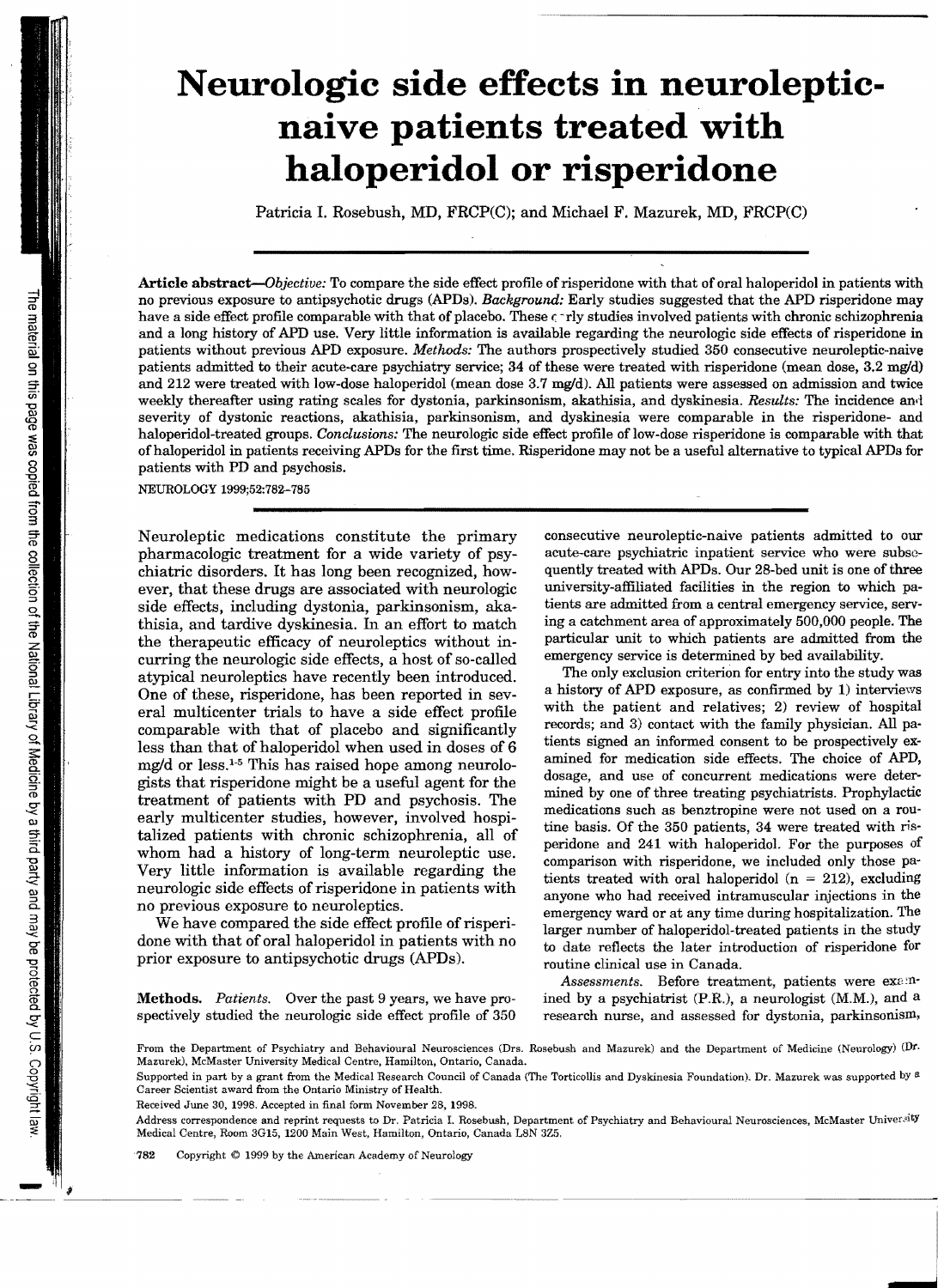*Table* 1 *Clinical and pharmacologic characteristics of neuroleptic-naive patients treated with either risperidone or haloperidol during hospitalization* 

|                                         | Risperidone, $n = 34$ | Haloperidol, $n = 212$ | Analysis*                            |
|-----------------------------------------|-----------------------|------------------------|--------------------------------------|
| Age, y, mean (SD)                       | 37.1 (18.56)          | 41.63(20.6)            | <b>NS</b>                            |
| Sex, M/F                                | 19/16                 | 112/100                | <b>NS</b>                            |
| Pretreatment BPRS, mean (SD)            | 50.24 (12.88)         | 47.28 (11.52)          | <b>NS</b>                            |
| BPRS at discharge, mean (SD)            | 23.5(4.56)            | 24.77 (8.16)           | NS                                   |
| Duration of APD treatment, d, mean (SD) | 27.9(15.41)           | 27.52 (15.96)          | NS                                   |
| Daily APD dosage, mg, mean (SD)         | 3.2(1.38)             | 3.7(2.24)              | NS                                   |
| Length of admission, d, mean (SD)       | 31.68 (16.05)         | 33.93 (19.58)          | <b>NS</b>                            |
| Diagnosis, $n$ $(\%)$                   |                       |                        |                                      |
| Affective disorder                      | 13(38)                | 98 (46)                | <b>NS</b>                            |
| Schizophrenia/schizoaffective disorder  | 10(29)                | 39(18)                 | <b>NS</b>                            |
| Other                                   | 11(32)                | 75(35)                 | <b>NS</b>                            |
| Concurrent medication use, $n$ (%)      |                       |                        |                                      |
| Benzodiazepines                         | 26 (77)               | 187 (88)               | <b>NS</b>                            |
| Antidepressants (TCAs, SSRIs)           | 9(26)                 | 64 (30)                | NS                                   |
| SSRIs alone                             | 8(24)                 | 20(9)                  | $Chi-square = 5.77$ ,<br>$p = 0.025$ |
| Lithium                                 | 9(26)                 | 74 (35)                | <b>NS</b>                            |
| Benztropine                             | 14(41)                | 127 (60)               | NS                                   |

, Statistical analyses were performed using chi-square for categorical variables or the two-tailed Student's *t-test* for continuous variables.

 $BPRS =$  Brief Psychiatric Rating Scale;  $APD =$  antipsychotic drugs;  $TCA =$  tricyclic antidepressants;  $SSRI =$  selective serotonin reuptake inhibitors; NS = nonsignificant.

akathisia, and dyskinesia. A number of psychopathology scales, including the Brief Psychiatric Rating Scale fBPRS), which we report here, were also completed for the purposes of the study. Patients were then reassessed twice weekly during their acute hospitalization by the research nurse, who remained blinded to the medication regimen. Mean daily dosages of the APDs and any other psychotropic medications used during treatment, including lorazepam, lithium, antidepressants, and benztropine, were calculated after the patient's discharge.

Acute dystonia was diagnosed if the patient manifested a :~ustained muscle contraction sufficiently severe to require immediate treatment with intramuscular benztropine.

Akathisia was rated using the Barnes Akathisia Scale (BAS).6 The BAS includes four items: two reflect subjective restlessness and discomfort, one measures objective restlessness, and one is a global impression of severity. The latter item is scored from 0 to 5 ( $0 =$  absent, 1 = questionable,  $2 = mid$ ,  $3 = moderate$ ,  $4 = marked$ , and  $5 = se$ vere). A patient was considered to have akathisia if a global impression score of 2 or more was assigned on at least one occasion during hospitalization.

Our parkinsonism scale was adapted from the motor examination subsection of the United Parkinson's Disease Rating Scale, and included the following items: facial and vocal expression; tremor; an alternate motion rate task; rigidity; posture, gait, and armswing; and writing. The degree of impairment for all items except those relating to the face and voice is rated on a scale from 0 to 4 as  $0 =$ normal,  $1 =$  minimal,  $2 =$  mild,  $3 =$  moderate, and  $4 =$ severe. Face and voice are rated from 0 to 3:  $0 =$  normal,

 $1 =$  mildly affected,  $2 =$  moderately affected, and  $3 =$ severely affected. Patients are also assigned a global clinical impression score in which  $0 =$  absent,  $1 =$  minimal,  $2 =$  mild,  $3 =$  moderate, and  $4 =$  severe impairment. Parkinsonism was considered to be present when a patient obtained a global score of 2 or more on at least one occasion.

Dyskinetic movements were assessed using the Abnormal Involuntary Movement Scale (AIMS).7 A score of moderate severity  $(AIMS = 3)$  in one body part or of mild severity  $(AIMS = 2)$  involving two or more body parts constituted the minimal threshold for a diagnosis of dyskinesia in accordance with the established research definition.<sup>8</sup>

Analysis of interrater reliability among the investigators  $(P.R., M.M.,$  and research nurse) for these scales demonstrated the following intraclass correlations: 0.85 and 0.91 for the subjective and objective items, respectively, of the BAS;  $0.90$  for the Parkinson's scale;  $0.80$  for the AIMS; and 0.90 for the BPRS.

*Statistical analyses.* Categorical variables were analyzed using the chi-square test and continuous variables were analyzed using the two-tailed Student's *t-test.* The level of statistical significance was set at  $p < 0.05$ .

Results. Table 1 shows the comparative demographic and clinical profiles of patients treated with either risperidone or haloperidol. There were no significant differences between the two groups with respect to age, sex, diagnostic profile, mean BPRS score before treatment or at discharge, average daily APD dosage, duration of APD use, or length of admission. There was a significantly greater use of adjunctive selective serotonin reuptake inhibitor (SSRI) med-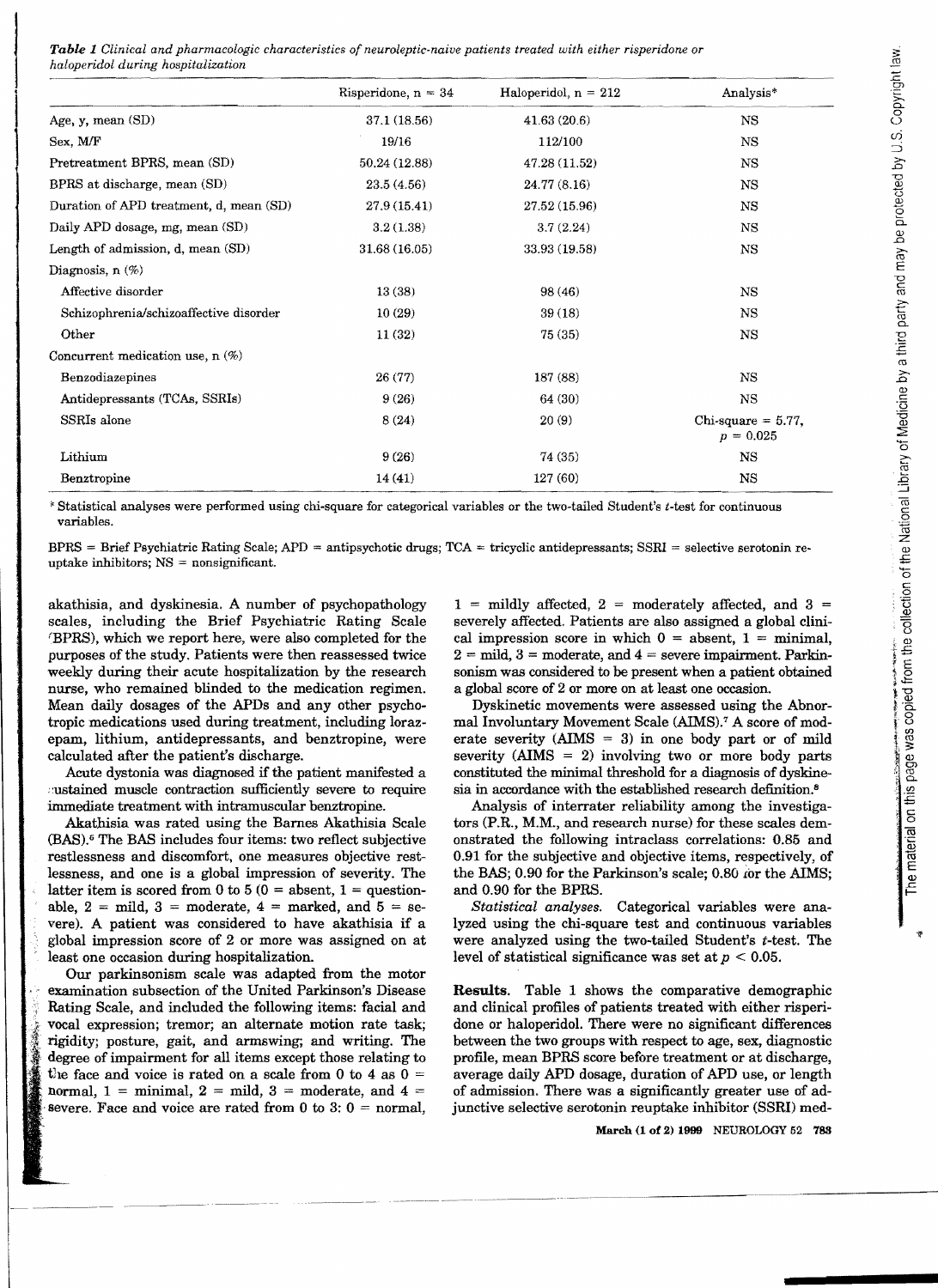

g, *Figure. Comparative incidence of neurologic side effects in neuroleptic-naive patients treated with risperidone (n 34) or haloperidol (n* 212). *Chi-square analysis showed no significant differences in side effect profile between the two groups for any of the neurologic side effects that were assessed.* 

ication in the risperidone-treated patients ( $p < 0.03$ ), but concurrent use of lorazepam, lithium, benztropine, and tricyclic antidepressants was comparable in the two groups.

Figure 1 shows the comparative incidence of dystonic reactions, akathisia, parkinsonism, and dyskinesia for the risperidone and haloperidol groups during hospitalization. The incidence of acute dystonia, parkinsonism, and akathisia was high for both groups, with no significant differences between them for any of the side effects. There was a nonsignificant trend toward increased dystonia in haloperidol-treated patients and toward increased akathisia in the risperidone group. The comparative severity ratings for akathisia and parkinsonism in the risperidone and haloperidol treated patients are shown in table 2.

*Table* 2 *Comparative severity ratings of akathisia and parkinsonism for patients treated with risperidone or oral haloperidol* 

|               | Risperidone, $n = 34$ ,<br>$n(\%)$ | Haloperidol, $n = 212$ ,<br>$n(\%)$ |
|---------------|------------------------------------|-------------------------------------|
| Akathisia     |                                    |                                     |
| Not present   | 17 (50)                            | $126(61)$ *                         |
| Mild          | 5(14)                              | 42 (20)                             |
| Moderate      | 8 (24)                             | 29(14)                              |
| Marked/severe | 4(12)                              | 11(5)                               |
| Parkinsonism  |                                    |                                     |
| Not present   | 14(41)                             | $95(48)$ <sup>+</sup>               |
| Mild          | 13(38)                             | 57 (28)                             |
| Moderate      | 7(21)                              | 39(19)                              |
| Severe        | 0(0)                               | 11(5)                               |

\* Excluding four patients with pretreatment akathisia.

t Excluding 10 patients with pretreatment evidence of parkinsonism.

784 NEUROLOGY 52 March (l of 2) 1999

**Discussion.** We found a comparable incidence of neurologic side effects in acutely ill inpatients treated with either low-dose risperidone or low-dose haloperidol. This similarity in side effect profile suggests that previous reports of negligible side effects in risperidone-treated patients with chronic schizophrenia may not be generalizable to other patient groups. These early multicenter trials using risperidone involved patients with chronic, treatmentresistant schizophrenia,<sup>1-5</sup> most of whom had been off neuroleptics for less than 1 week before being randomized to either risperidone or haloperidol. Subsequent assessments over the 7- to 8-week duration of those studies would have been contaminated by either the ongoing effects or the withdrawal effects of the previously prescribed APD. The washout period of less than 1 week before randomization that has characterized most studies comparing risperidone with typical neuroleptics is problematic, given that neuroleptics are known to produce brain change; that persist long after the drug has been discontinued.<sup>9-11</sup>

Our findings are consonant with emerging evidence that the incidence of neurologic side effects in patients treated with risperidone may be higher than has previously been reported.12. 16 A comparative prevalence study of extrapyramidal side effects (EPS) in patients on stable dosages of clozapine, rised peridone, or conventional antipsychotics found no significant differences between risperidone and conventional antipsychotics.15 A recent study12 comparing risperidone to haloperidol plus amitriptyline in the treatment of patients with psychosis and mood disturbance found the incidence of EPS to be 37.1% and 31.1%, respectively, in the two groups. In other prospective trials of low-dose risperidone in elderly patients with dementia, EPS were found in 50% to 53%.13,14

To our knowledge, the only other prospective study of risperidone in a neuroleptic-naive population involved 22 predominantly male inpatients with schizophrenia who were assessed for side effects before treatment and just before discharge approximately 7 weeks later, with no intervening assessment.<sup>17</sup> The investigators found no "clinically" significant" EPS for patients taking risperidone 2 to 4 mg/d and "mild" EPS in 32% of those taking 5 to 8 mg/d. The lack of regular assessments may have accounted for the low rate of EPS that was observed. Such an approach would almost certainly result in underestimation of the actual frequency of side effects, which may vary from one day to another depending on changes in antipsychotic dosages, use  $\mathbb{C}^2$ other medications, time of day the assessment is carried out, and factors such as stress, fatigue, or substance abuse.<sup>18</sup>

A somewhat surprising finding in the current study was the higher rate of akathisia, albeit nonsignificant, in risperidone-treated patients. This may be related to the more frequent use of SSRIs, which themselves have been associated with a broad rang'